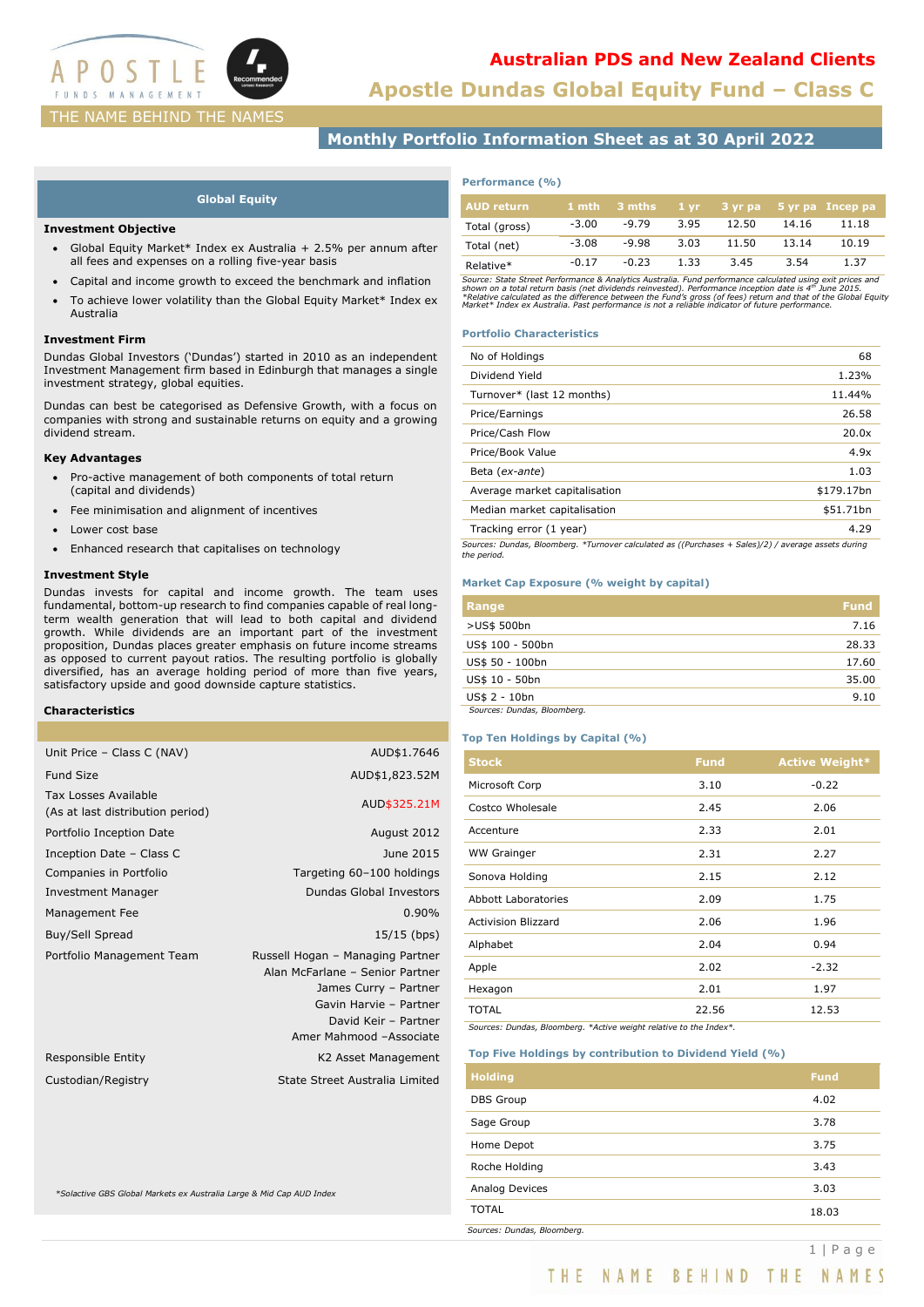

# THE NAME BEHIND THE NAMES

# **Monthly Portfolio Information Sheet as at 30 April 2022**

## **Regional Allocation (%)**

| <b>Country</b>                  | <b>Fund</b>      | <b>Active Weight*</b> |
|---------------------------------|------------------|-----------------------|
| <b>United States</b>            | 58.34            | $-2.08$               |
| France                          | 8.24             | 5.47                  |
| Switzerland                     | 7.07             | 4.07                  |
| Japan                           | 4.41             | $-1.11$               |
| United Kingdom                  | 4.35             | 0.15                  |
| Denmark                         | 3.85             | 3.14                  |
| Sweden                          | 3.47             | 2.64                  |
| <b>Emerging Markets</b>         | 2.21             | $-8.68$               |
| Netherlands                     | 1.33             | 0.11                  |
| Singapore                       | 1.29             | 0.92                  |
| Canada                          | 1.16             | $-2.19$               |
| Germany                         | 1.09             | $-0.93$               |
| Hong Kong                       | 1.00             | 0.04                  |
| Norway<br>$\sim$<br>$100 - 100$ | 0.86<br>$\cdots$ | 0.66                  |

 *Sources: Dundas, Bloomberg. \*Active Weight relative to the Index\*.*

## **Sector Exposure (%)**

| <b>Sector</b>                 | <b>Fund</b> | <b>Active Weight*</b> |
|-------------------------------|-------------|-----------------------|
| <b>Information Technology</b> | 31.74       | 9.77                  |
| <b>Health Care</b>            | 19.59       | 7.26                  |
| <b>Financials</b>             | 11.61       | $-2.52$               |
| Industrials                   | 9.39        | $-0.14$               |
| Consumer Discretionary        | 8.69        | $-2.72$               |
| <b>Consumer Staples</b>       | 6.70        | $-0.86$               |
| Materials                     | 5.62        | 0.89                  |
| <b>Communication Services</b> | 5.31        | $-2.55$               |
| Energy                        | 0.00        | $-4.66$               |
| <b>Real Estate</b>            | 0.00        | $-2.77$               |
| Utilities                     | 0.00        | $-3.05$               |
| Cash                          | 1.35        | 1.35                  |

*Sources: Dundas, Bloomberg. \*Active Weight relative to the Index\*.*

## **Performance and Portfolio Comment – April 2022**

## **Market overview**

The ACWI ex Australia index fell 1.83% in April, when measured in Australian Dollars.

Tighter monetary policy, geopolitical tensions and lockdowns in China dragged down equities in April. The backup in global bond yields remained a headwind for stocks. In the US, the S&P experienced its largest monthly decline since March 2020. The US dollar surged to its highest level in two decades as the market discounted an even more aggressive path of hiking ahead. The Fed signalled it remains committed to taming inflation, opening the door for a 50bp interest rate hike in May and June. The ECB is faced with slowing growth and surging inflation. The annual inflation rate in the Euro Area remains the highest on record as the war in Ukraine and sanctions on Russia pushed fuel and natural gas prices to record high levels. The ECB is likely to end its bond purchase scheme in early quarter three and raise rates before the end of 2022. On the political stage, Macron defeated his far-right rival Marine Le Pen to be re-elected president of France. China's GDP rose 4.8% compared with the same period a year earlier, but official data revealed a contraction in consumer activity<br>as lockdown measures to counter the spread of Covid-19 weighed on the country's outlook.<br>Japanese yen hit a 20-year low (¥129.39 to keep bond yields at zero. The International Monetary Fund (IMF) cut its global growth forecast for 2022 to 3.2% due to the war in Ukraine. In the case of an embargo on Russian oil and gas, growth could deteriorate further.

## **Performance overview**

Over the past 12 months, the Fund has delivered a total return gross of fees of 3.95% while the index gained 2.62%. In April the Fund fell by 3.00%, underperforming the benchmark by 17bps.

Stock selection was positive over the month, however allocation was negative. Being underweight the worst performance sector over the month, Communication Services, had a positive allocation impact, although stock selection all but eroded this gain. The sector had trailed the market this month with Netflix, Meta, Disney, Alphabet all weak (the latter two stocks held in the Fund), although Twitter bucked the trend on the back of the Elon Musk privatisation deal. Information Technology also had a disappointing month with lacklustre results by tech heavyweights weighing on markets, the Fund's worst performance stock over the month, PayPal came from this sector. Stock selection within the Health Care sector was disappointing, although there was some compensation for the Fund's long-standing overweight to the sector.

From a regional basis, stock selection within North America was the strongest contributors over the month, albeit four of the five Fund's top stock detractors came from this region. The Fund's allocation to Asia Pacific was negative as was stock selection, with the Fund's single holding in Taiwan and India as well as the Japanese holdings disappointing.

The top five stock contributors were led by the US discount retailer **Ross Stores**, the Danish multinational pharmaceutical company **Novo Nordisk** and the accounting software firm **Sage.** The last two stocks on the list were the French materials stock **Air Liquide** and the multinational beverage firm **Diageo.**

Of the top five detractors, four were from the US and one from Switzerland. This included the digital payments giant **PayPal,** insurance products broker **Brown & Brown** , the industrial stock **Equifax,** media and entertainment giant **Walt Disney** and the Swiss diagnostics businesses **Tecan.**

#### **Dividends**

Of the twelve dividend declarations during the month of April, one was notable. As part of **HDFC Bank's** capital normalisation strategy, it has resumed paying dividends at its desired rate after government intervention in shareholder returns during the pandemic. This resulted in a 130% increase in the dividend per share, returning around 20% of profits. In the short term we expect volatility in the distribution given the companies merger with Housing Developing and Finance Corporation, a mortgage focused lender. This will bring a lower cost of capital to the group, significant cross selling opportunities and a long run of profitable growth from which to grow dividends.

#### *Portfolio changes*

There were no full sales or new investments made during April.

#### **Contacts**

Apostle Funds Management Pty Limited Level 14, 50 Pitt St Sydney NSW 2000 T +61 2 8278 9554 F +61 2 9247 9976 [www.apostlefm.com.au](http://www.apostlefm.com.au/)

K2 Asset Management Level 32 101 Collins Street Melbourne T +61 3 9691 6111 [www.k2am.com.au](http://www.k2am.com.au/)